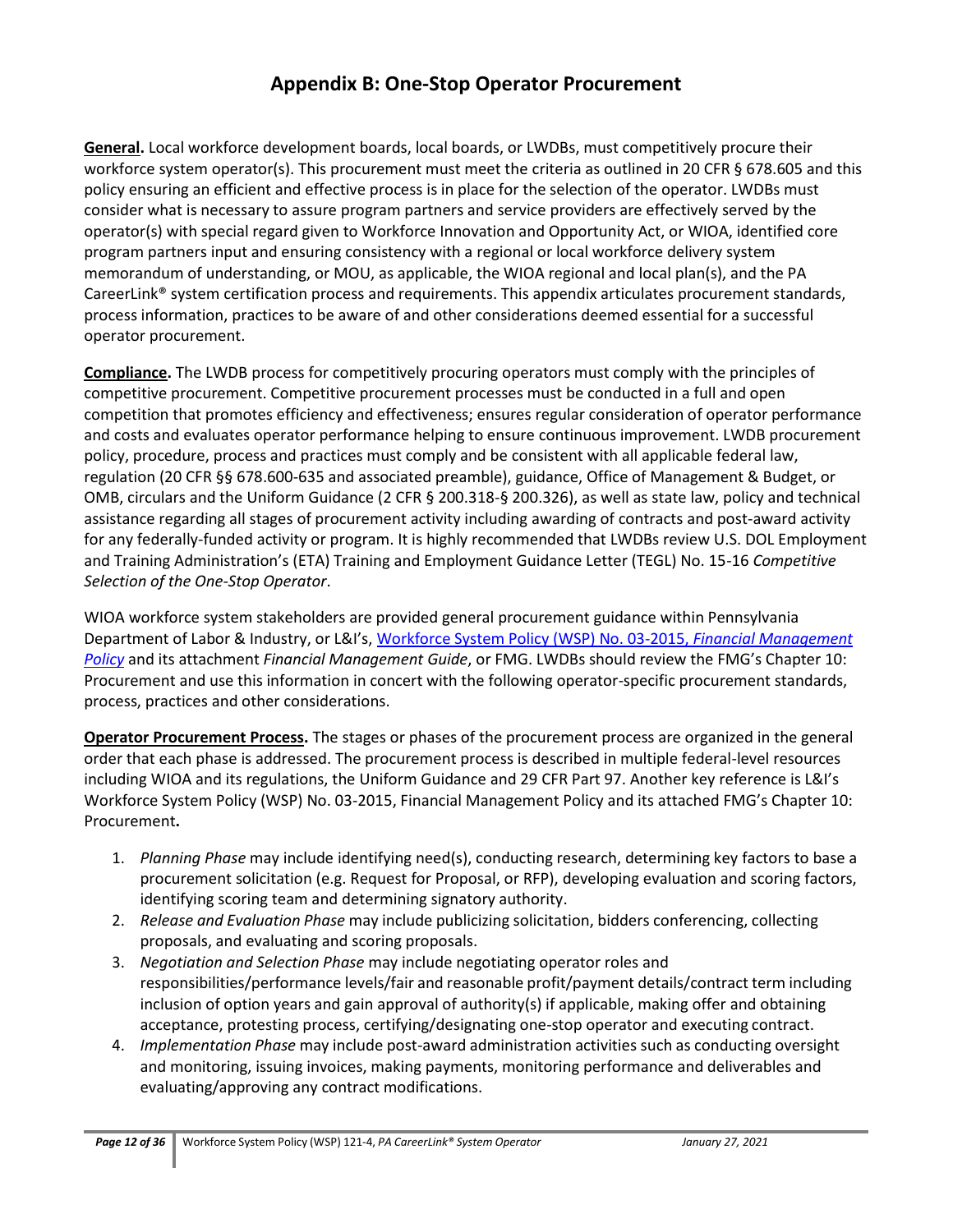5. *Closeout Phase* may include reconciling costs/payments/performance goals with actual performance, securing/retaining participant and financial records and preparing closeout documents.

### **Selected Operator Procurement Phase Elements.**

**A. Procurement Planning Phase.** LWDBs will conduct appropriate preparation prior to drafting an operator's RFP or request for quotes, or RFQ. Using one or more preparation methods to improve the likelihood of a successful procurement should be considered as detailed in the FMG. Key elements include documents/recordings of preparation efforts, research results and conclusions drawn for federal or state inspection.

Key factors to consider:

- *Local (and/or regional) workforce system operations vision.*
- *Roles and responsibilities*. The LWDB must determine the role(s) and responsibilities of the operator as referenced in this policy's section titled: *Roles, Responsibilities, and Limitations of the Operator*. The LWDB should deconstruct (to the greatest extent possible) what the roles and responsibilities will entail and break-down, by cost type, which responsibilities are administrative orprogrammatic.
- *Internal Controls*. A description of the LWDB's plan to establish adequate internal controls addressing at a minimum, where firewalls will exist relating to employer of record and governanceoperations conflicts. The LWDBs will also ensure every part of the procurement process is consistent with federal, state and local laws, regulations, policies and procedures. This process must not hinder free and open competition, create a disincentive to the provision of services to individuals with barriers to employment, or unfairly advantage one local workforce system partner program or program provider over any other.
- *LWDB's code of conduct and conflicts of interest policy.*
- *Benchmark Timeline.* The timeline will include key deliverables.
- *Budget*. Operator costs compose most of the procurement budget. Two elements thataffect operator costs greatly are the operator's roles and responsibilities.
- *Evaluation*. A description of the LWDB's plan to evaluate the operator's performance.
- *Identify availability*. A description of efforts made to identify the availability of potential eligible entities with appropriate experience and capacity to satisfy the LWDB's requirements.
- *Entity Financial Fitness*. Eligible entities must meet appropriate incorporation requirements, demonstrate financial and fiscal accountability and provide proof of liability insurance.
- *Method of Procurement*. A determination of the best method based on key factors.
- *Procurement processes and bid criteria*. A description of how the procurement will be conducted, which includes the RFP/RFQ announcement and notification process, and the bid scoring selection criteria.
- **B. Methods of Procurement.** Each LWDB must determine the appropriate method for procurement and follow proper procurement practices consistent with all applicable federal and state law, regulation, guidance, policy and procedure regarding procurement and one-stop operators, awarding of contracts for any WIOA-related or federally-funded activity or program and this policy.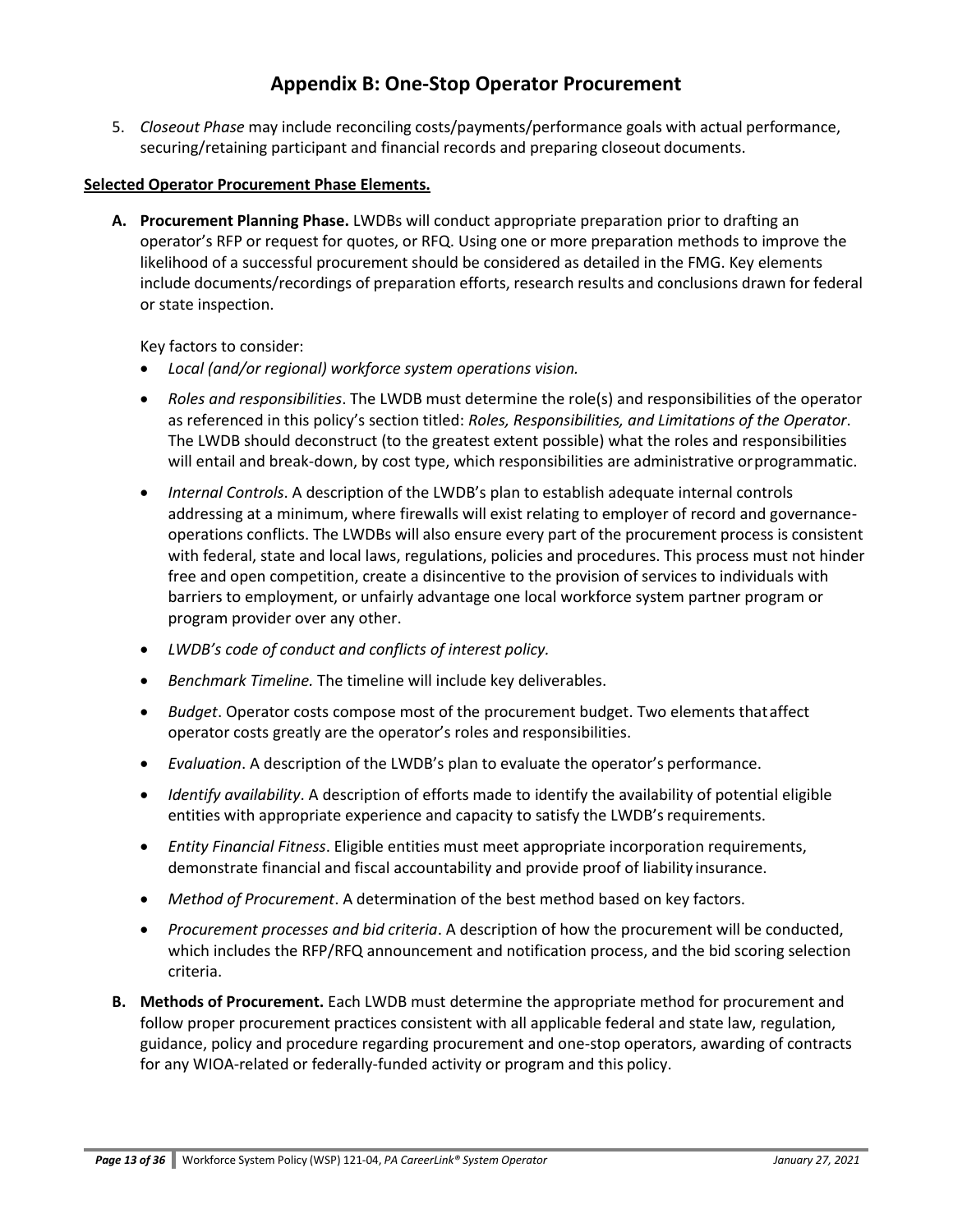TEGL No. 15-16 specifies that LWDBs may choose one of the two (2) permissible procurement methods: sealed bids or competitive proposals. However, L&I recommends using competitive proposals (2 CFR § 200.320(D)) over sealed bids.

In operator procurement, a "total projected budget" is defined as the total value of the operator contract and potential contracts. "Potential contracts" are all contracts associated with the originating operator procurement whether the original contract is modified, extended or optioned. If the operator procurement includes other WIOA program services being performed by the same entity also performing as the operator, then the value of those services is added to the operator value to derive the total projected budget.

If a LWDB's total projected budget is less than the simplified acquisition threshold (currently set at \$150,000 by 48 CFR § 2.1), the LWDB may be eligible to employ small purchases procurement in order to procure the local area system operator(s). The LWDB must provide documentation demonstrating procurement preparation efforts including expected operator roles and responsibilities, and any other specifications developed regarding procurement consideration and pre-approval by L&I for small purchases procurement. Additionally, LWDBs using small purchases procurement must obtain at least three (3) written quotes from qualified bidders for the operator selection to be considered valid. The LWDB must contact the Director of Bureau of Workforce Development Administration, or BWDA, to discuss further details.

Where certain dire criteria are met, including multiple attempts to use a method of procurement promoting full and open competition, the LWDB may apply to L&I for the right to employ the sole source method of procurement (no-competition) to select an operator. The LWDB must contact the Director of BWDA to discuss further details.

### **Operator Costs.**

WIOA mandates the competitive procurement of, and offers funding flexibility for, the one-stop operator. Due to the nature of the roles and responsibilities associated with an operator, WIOA presumes there are costs associated with such an entity. LWDBs have flexibility determining the funding source(s) to support the operator (e.g., shared cost spread among all partners, local government general revenue and/or philanthropic sources).

- Costs associated with the system operator(s) will be both administrative and programmatic in nature. The contractual agreement between the LWDB and the operator must clearly identify the functionsthat are either administrative or programmatic regardless of the mechanism used in the procurement process. Additionally, such contracts must also include applied funding source(s).
- Administrative costs are defined as the allocable portion of the costs associated with specificfunctions and not related to the "direct provision of workforce investment services, including services to participants and employers" as detailed in 20 CFR § 683.215(b). Such costs are subject to the administrative cost limits (i.e., 10 percent of the WIOA program's annual program yearallocation).
- A LWDB cannot issue an RFP or RFQ that includes no funding or only includes nominal funding. An RFP or RFQ with no funding or nominal funding will restrict competition and will result in either no responses or a limited number of responses from entities already receiving Title I funds. Such an RFP or RFQ would violate the prohibition on noncompetitive pricing practices under 2 CFR § 200.319(a) and 29 CFR § 97.36(c)(1)(iii).
- The possibility of a purely "non-financial" operator does not exist; however, the LWDB may consider options to achieve the lowest operator cost possible given the goals and strategies the LWDB desires to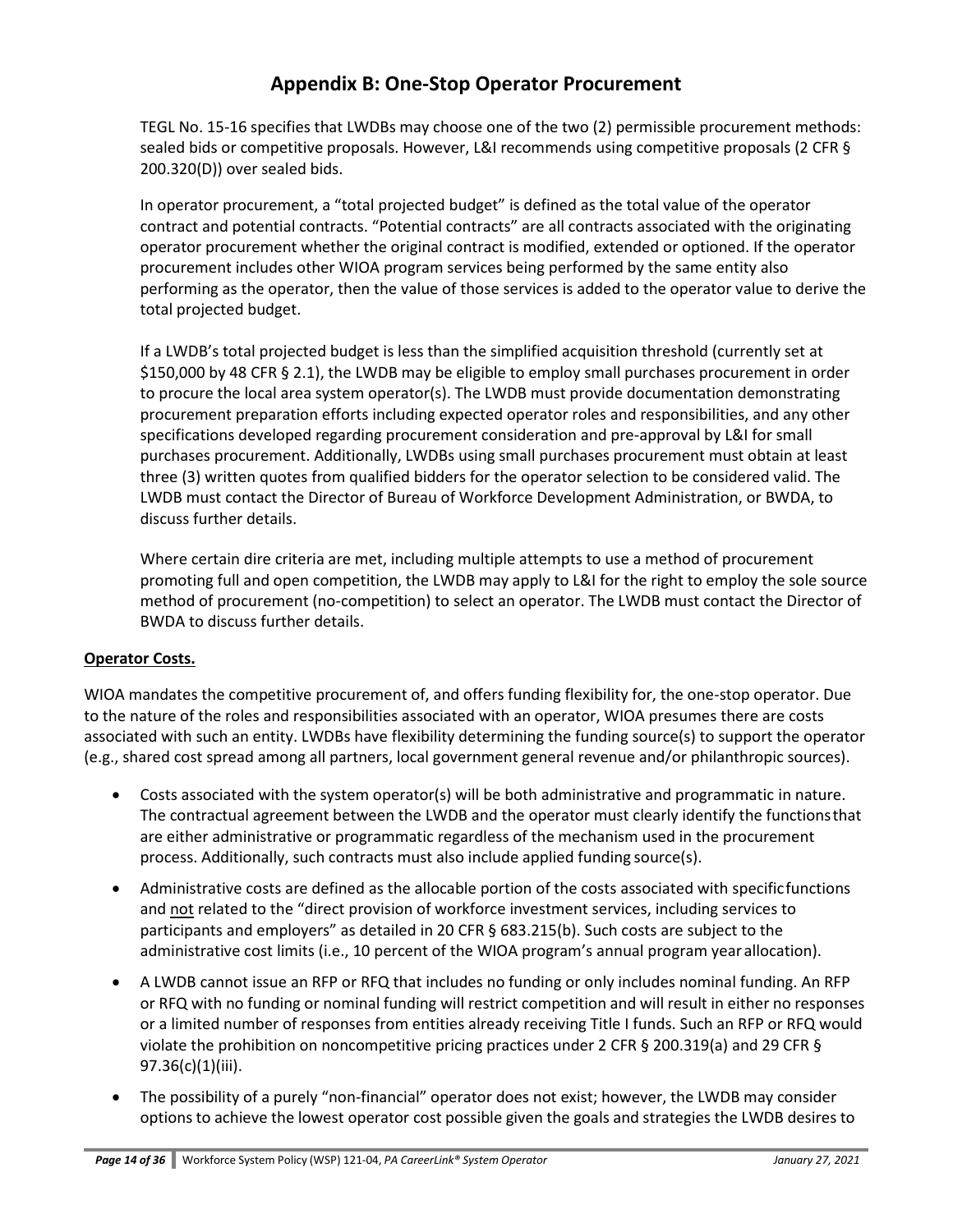implement. LWDBs control the cost of an entity serving in the capacity of an operator by determining the scope of the operator's roles and responsibilities. A cost reduction strategy that may be used, in part, is the proposed employment of one-stop partner "in-kind" contributions to help fund the operator.

- LWDBs are required to develop a MOU with each of the one-stop partners. The MOU addresses the services to be provided by each partner program, as well as the shared costs (including infrastructure costs) associated with providing such services through the PA CareerLink® service delivery system. The MOU must include a summary of the operator(s) roles and responsibilities, a description of all cost associated with the operator(s) and how such costs will be funded.
- Operator shared service costs must be allocated according to the proportion of benefit received by each of the partners, consistent with the Federal law authorizing the partner's program, and consistent with all other applicable legal requirements, including Federal cost principles found in the Uniform Guidance or any corresponding similar regulation or ruling requiring that costs are reasonable, necessary and allocable.
- The Operating Budget, or OB, also formerly referred to Resource Sharing Agreement Budget, or RSAB, is a component of the MOU that articulates how the costs of the operator(s) will be apportioned amongst partner parties.
- Operator shared service costs must be periodically reconciled against actual costs incurred and adjusted accordingly. L&I reserves the right to request source documentation such as operator personnel timesheets and travel receipts to justify operator shared service costs identified on the quarterly OB-Financial Status Reports, or OB-FSR.
- LWDB(s) have the responsibility of operator procurement and evaluation. LWDB(s) are responsible for the costs/expenses incurred which may derive from procurement and evaluation processes, LWDB staff salary and expenses, and third-party involvement in the procurement. LWDB staff must provide L&I a detailed cost and price analysis to recoup one-stop operator procurement costs; contact BWDA Fiscal Services unit for more information.
- The entity that claims employer of record status for employees assigned to and/or associated with the roles and responsibilities of the operator(s) must assume the costs, expenses and salary of the employee. It is noted all costs, expenses and salary of such employees are a shared cost within thelocal workforce delivery system.

### **Contracts.**

- LWDBs must select the one-stop operator through a competitive process at least once every four (4) years. LWDBs are encouraged to award an initial one (1) year contract with an option to renew the duration, as well as other variables of the contract, up to a total of four (4) years.
- LWDBs must address each of the following operator specific elements in the final contract and theMOU:
	- o Identify the entity/individual that will provide the operator roles and responsibilities
	- o Identify the funding source(s) used for operator personnel expenses
	- o List the roles and responsibilities of the operator, and
	- $\circ$  Appropriate placement of internal controls/firewalls and how they will be enforced
- All contracts or agreements between the operator and the LWDB must include the essential elements of a legally executed and binding written contract (i.e., Statement of Work, Authorized Officials and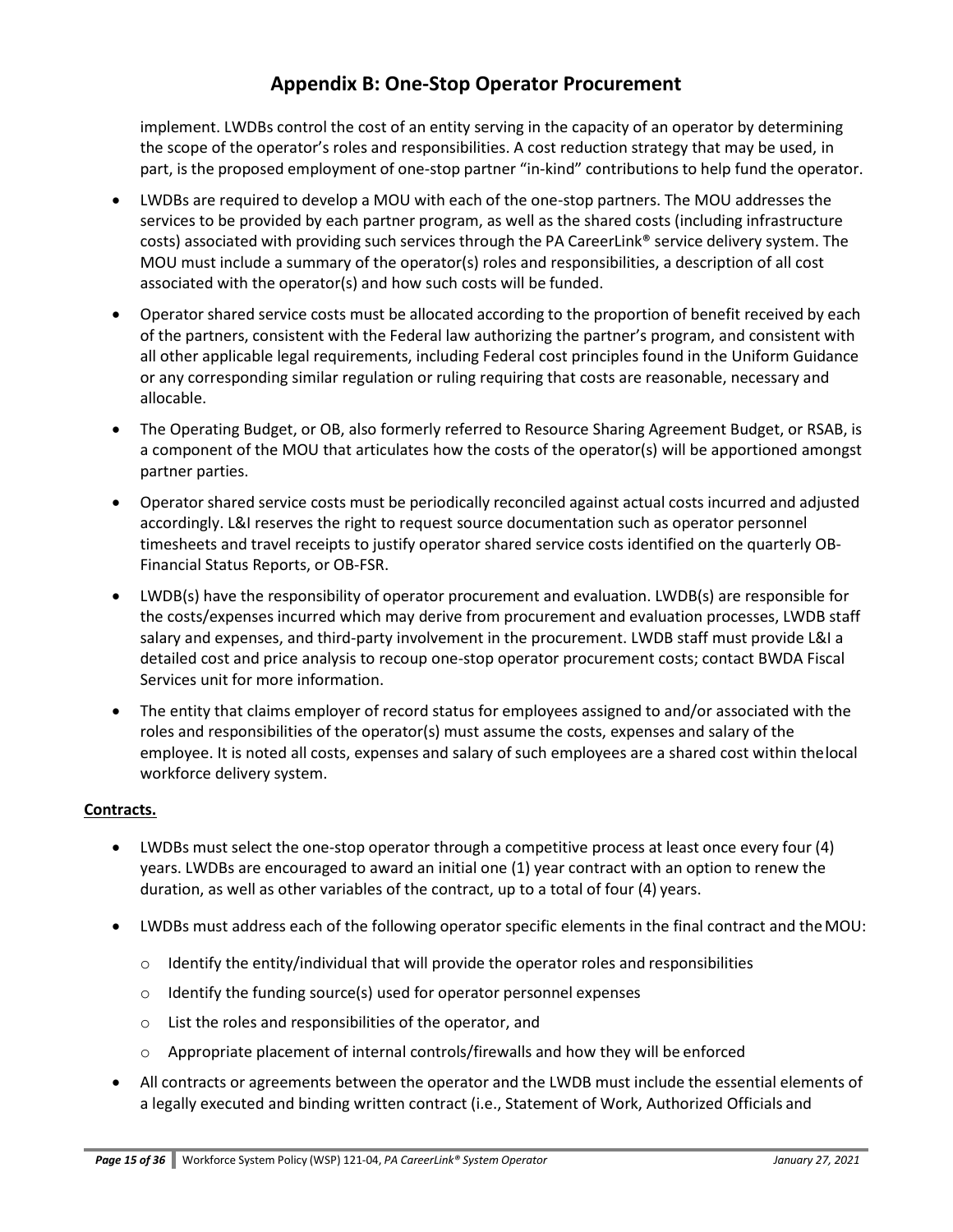Purpose, and additional contractual terms and conditions). LWDBs should review both Federal and state guidance for further information regarding required contracts elements*.*

- Contracts must address the operator evaluation and its key assessment elements such as the participating partner survey, statutory or regulatory requirements, aforementioned L&I requirements, or any other requirements developed by the LWDB or the Pennsylvania Workforce DevelopmentBoard.
- LWDBs considering performance-based (i.e., *pay for performance*) contracts must provide written communication of interest to L&I prior to issuance of the request for proposal. This communication must meet requirements set forth at 20 CFR Part 683, Subpart E, *Performance-Based Contracting,*as well as Commonwealth financial policy.

### **Documentation and Record Keeping.**

The LWDB, or assignee, must retain and make available appropriate procurement process records and documentation. Federal and/or state reviewers must have access to documentation and associated records related to the actions taken to prepare for and execute each phase of the operator procurement process.

Documentation is required for several steps in the procurement process and is key for ensuring transparency. WIOA regulations at 20 CFR § 678.605(d) requires the entities conducting the procurement to prepare written documentation explaining the determination concerning the nature of the competitive process to be followed in selecting the one-stop operator(s). Furthermore, as referenced in Uniform Guidance (2 CFR § 200.318(i)), the entity must maintain sufficient records detailing the history of procurement. Such resources, as well as L&I's FMG, provide guidance on maintaining appropriate documentation of all procurement transactions. These records must include, but are not necessarily limited to the following:

- All proposals/bids received
- Ratings of those proposals
- Rationale for method of procurement
- Selection or rejection of proposals/bids
- Appeals and disputes
- The basis for the contract price

Record keeping requirements, as specified at 2 CFR § 200.333, are typically three years from the date of submission of the final expenditures report. LWDBs that make a sole source selection must prepare and maintain written documentation of the entire process as per 20 CFR § 678.610(b). Consistent with this policy, record keeping must include documentation of the LWDB's establishment of model-specific internal controls, with specific regard to firewalls and mechanisms, created to prevent real or perceived conflicts of interest. L&I reserves the right to review LWDB's record keeping ensuring internal controls are in place.

### **Operator Procurement Considerations.**

- LWDBs are required to have written policies and procedures. General and specific one-stopoperator procurement policy and procedures must be consistent with WIOA, the Uniform Guidance and other similar federal regulations, L&I's Financial policy and this policy. The procurement practices must be deemed to satisfy the parameters of an open and fair competition and free of conflicts of interest.
- LWDBs must describe the expected roles, responsibilities and deliverables of the operator in the procurement request, proposals, and resulting contract(s).